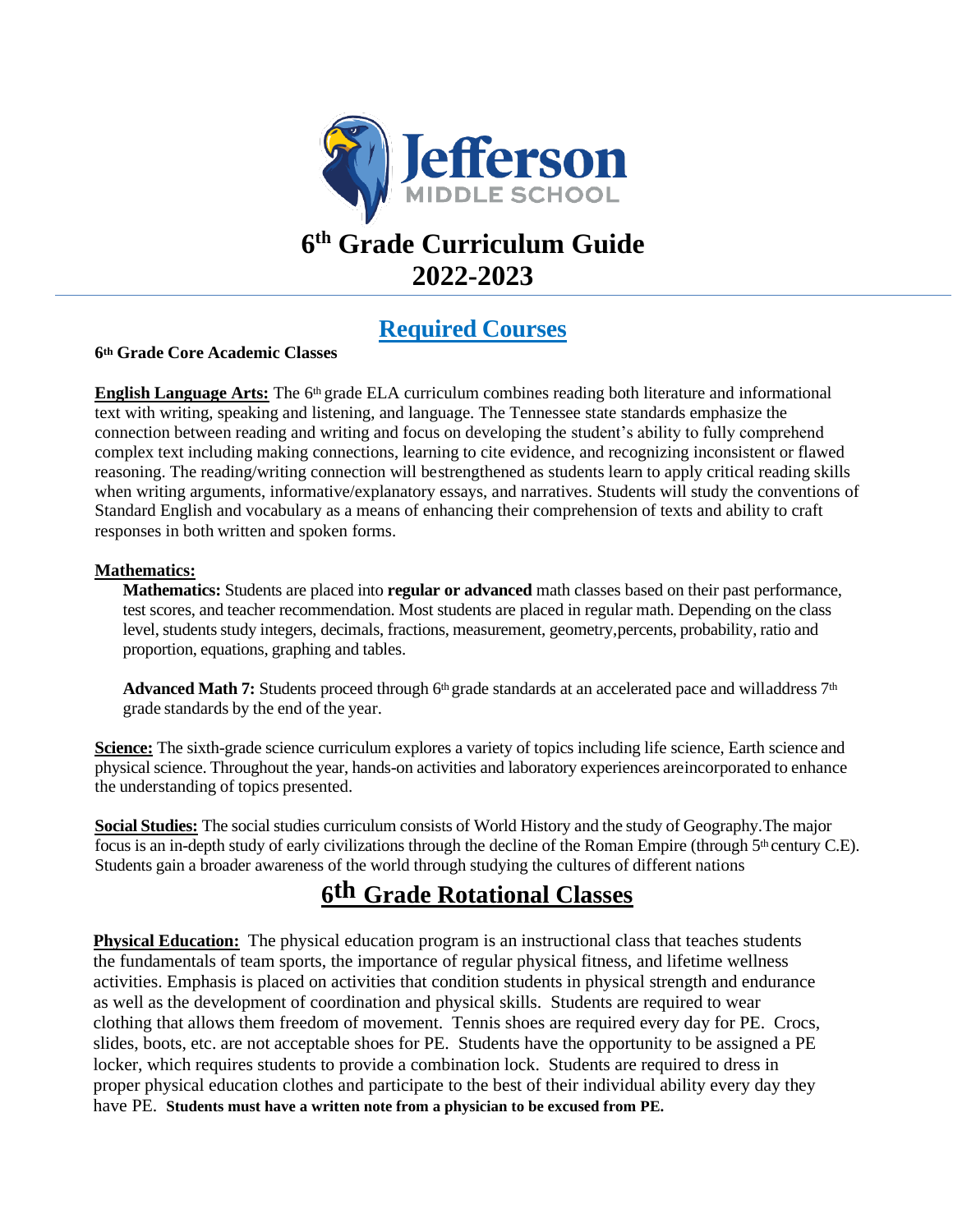## **Courses that Alternate with 6 th Grade PE**

6th grade students rotate Art, Digital Citizenship, STEM Explorers, and Portrait of a Graduatethroughout the school year, alternating days with Physical Education.

**Art:** This is a term course. Art focuses on improving observational skills. Students are challenged tocomplete several drawings of everyday objects in class and at home. The final project of the class isan extensive color piece utilizing watercolor paint to add dimension to a large tree study. Students draw the tree on location in the school's courtyard. If time warrants, student will also complete a three-dimensional clay piece.

**Digital Citizenship:** 6<sup>th</sup> grade classes will rotate through Digital Citizenship for one nine-week period. During this rotation the student will demonstrate mastery of the keyboard with an emphasis on speed as well as have an introduction to CAD and complete preliminary tasks usingInventor software.

**STEM Explorers (Rockets):** This is a term course. This course enables students to developtechnology literacy skills. Students are informed about space and space technology. Each student will build a rocket from paper materials and launch it the last week of class.

**Portrait of a Graduate (focused on Creativity for Careers):** This course is designed to assist students in practicing creativity skills that are necessary to excel in future coursework and occupations. Students will learn about creating a business and presenting it to their classmates. In Oak Ridge schools we are implementing Project-Based Learning (PBL) as an engaging instructional approach for learning 21st century career skills. Students will also learn the computer program Autodesk Revit. This program will be necessary for later use in some 7th and 8th grade courses. This course will emphasize academic learning goals and competencies that focus specifically on effective communication skills that are essential in life and career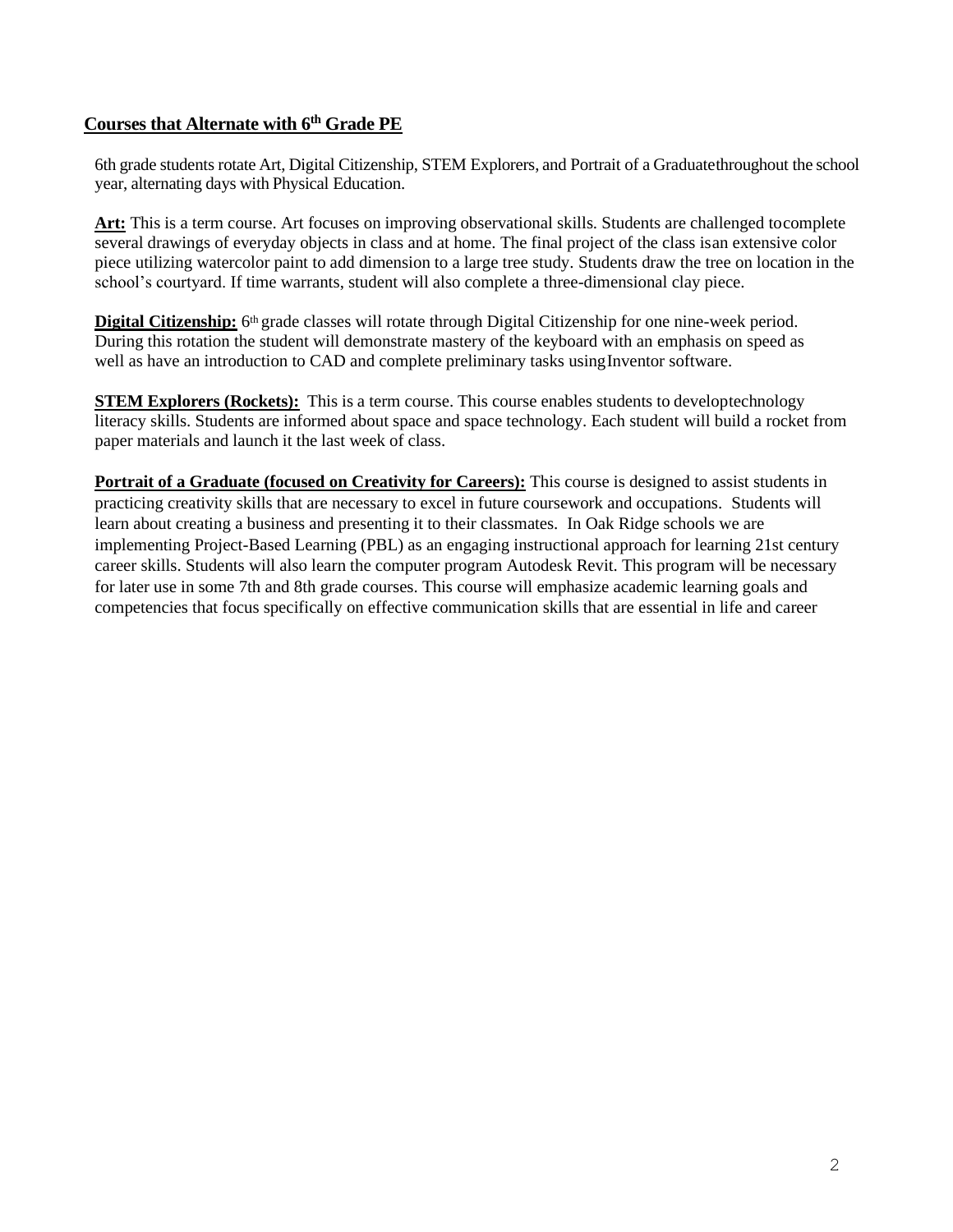## **Non-Required Courses**

## **6th Grade Elective Courses**

### **\*\*Attention: Elective courses are ONLY available if a student is not in the RTI (Response to Intervention) program for Reading or Math. If a student is placed in RTI, they will be removedfrom their elective until they have shown growth in the supported subject area. Should you have any questions concerning RTI, a student's placement, or how a student can move out of RTI, please contact Stephanie Hope or John Smith.**

**Band:** Students with prior band experience may take 6th Grade Band. In this class, students will continue refining and expanding on their previous musical fundamentals and performance skills. Inaddition to a few normal class supplies, students are expected to obtain an instrument, instrument maintenance accessories, and our band method book. Instead of obtaining an instrument, percussionists must have a prescribed set of mallets and accessories. Students will have the option to participate in the local solo and ensemble festival. Advanced students will be given permission to audition for local honor band clinics. As part of the course grade, all students are expected to perform in concerts, which take place outside of the school day. 6th graders with no prior band experience that are interested in joining band should contact the band director.

**Chorus**: The primary focus of this class will be performing choral music in concert. Students will learnthe basics of choral singing in the traditional style, as well as vocal health, reading choral music, breath control, scales, and expanding vocal range. A wide variety of performance music is selected, including both sacred and secular choral literature. As part of the course grade, students will be expected to perform in concerts, some of which occur outside of the normal school day. During these concerts, performers will be required to wear the JMS chorus uniform of a chorus t-shirt and jeans. **No prior choir experience is necessary; new students to chorus are welcome to enroll in this course.**

**Guided Study:** Designed to teach students various academic skills necessary for success at the middle school level, students can receive help in organization, note-taking, planning study time, active study strategies, and grade averaging. They are encouraged to take increasing personal responsibility for their own learning. Small group setting allows for individual problem solving andtroubleshooting with everyday academic obstacles. Students are enrolled based on greatest academic need.

**Orchestra:** Orchestra is for students with some prior string instrument experience. Students play in performances at school and in area concerts. Students learn further bowing techniques, shifting,good sound production, and proper intonation in a variety of keys. Students participate in a festivalcompetition in the spring.